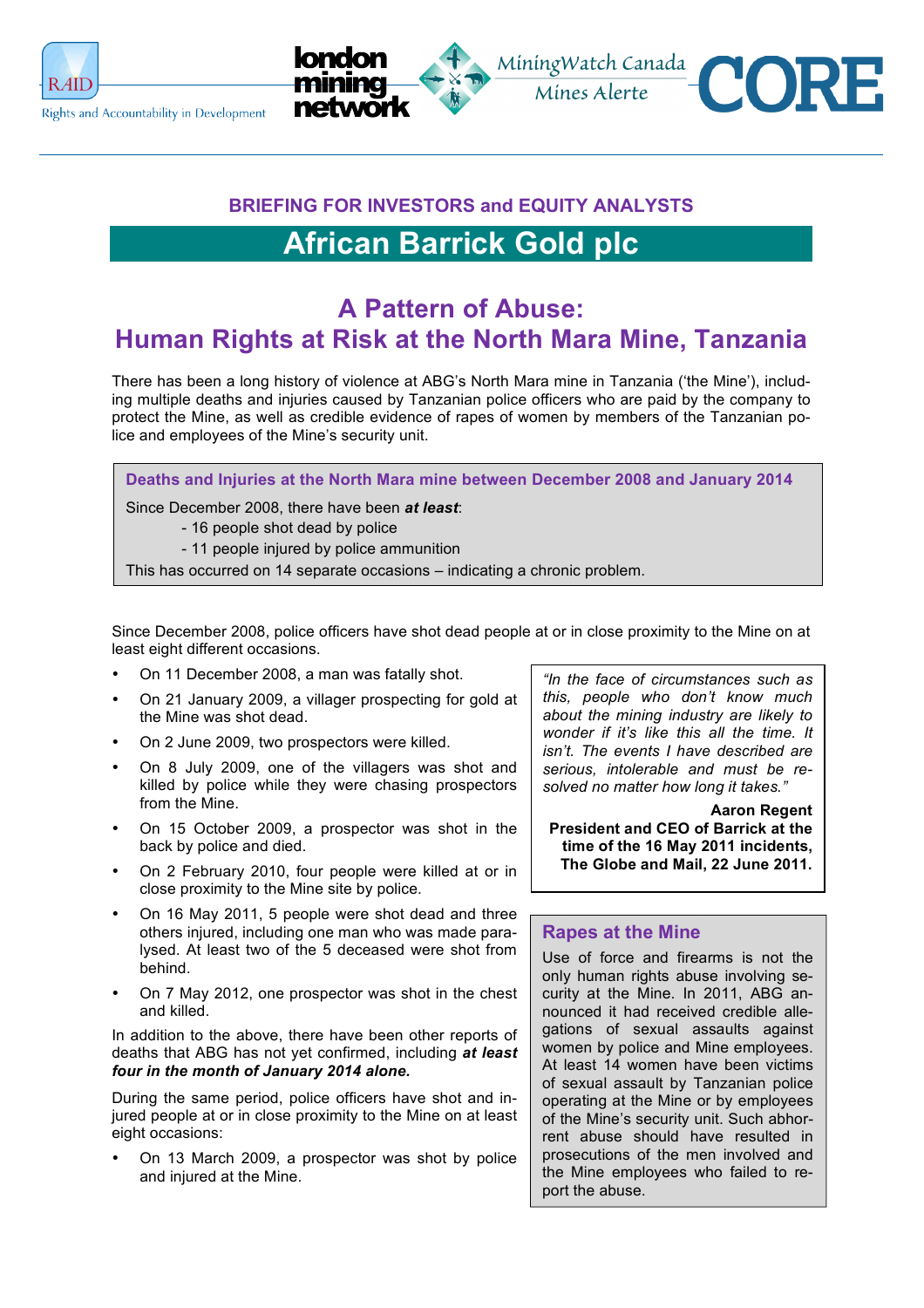## **African Barrick Gold plc**

- On 2 June 2009, two prospectors were shot and injured by police at the Mine.
- On 28 September 2009, a prospector was injured when a tear gas bomb thrown by police exploded near him and injured him.
- On 15 March 2010, a prospector was shot in the left leg by police at the Mine.
- On 9 May 2011, two prospectors were shot by police while on the Mine site.
- On 14 May 2011, one prospector was shot after police opened fire at a group of prospectors.
- In addition to the five deaths on 16 May 2011, a local villager was shot by police in the right side of his body. The bullet passed through to his back on the left side and left him paralysed. Another prospector was shot in the leg.
- On 14 July 2011, police started shooting towards a group of prospectors randomly and without warning. A prospector was shot and injured.

#### **Legal action against ABG**

ABG is being sued in the High Court in England by Tanzanian villagers who claim that ABG and its 100% subsidiary, North Mara Gold Mine Limited (NMGML), are liable for the deaths and injuries allegedly caused by the use of excessive force at the Mine. The claimants include the relatives of six men who were killed and one man who has been left paraplegic. They are suing the companies in the hope of receiving just compensation.

The companies deny the allegations. They contend that the police used reasonable force against armed and violent intruders and that they have no control over the police.

In 2013, ABG and NMGML tried to get a Tanzanian court to declare that they could not be liable. However, the Claimants successfully obtained an anti-suit injunction in the High Court in England, preventing ABG and NMGML from pursuing the proceedings in Tanzania.

The High Court also ordered that ABG and NMGML pay the costs of the Claimants, including over £100,000 on account.

#### **Why do deaths and injuries at the Mine keep happening?**

ABG states that the shootings have occurred on occasions when villagers entering the Mine have been armed and violent and that the police have responded with reasonable force to defend life and property. However the Tanzanian police force is internationally recognised as brutal and corrupt. The United States Department of State Country Report on Human Rights Practices for each of the past several years for Tanzania notes that "excessive force, police corruption, and impunity were reported throughout the year". It lists the "use of excessive force by police" as one of the "most widespread and systemic human rights issues in the country".

ABG continues to rely on the Tanzanian police as an integral part of the Mine's security system, paying them to patrol the perimeter and calling them onto the site several times a day. Through its subsidiary, ABG has an agreement with police under which the police get paid to provide security to the Mine. They are supposed to follow international standards which say that lethal force must only be used to protect life (not property) and only as a last resort.

Until ABG improves its relations with the North Mara community and puts in place a security strategy that is compliant with international standards, these incidents are likely to continue to occur. Relying on police who all too readily use live ammunition to protect the Mine is not the solution.

#### **Why do people go on to the Mine?**

The area where the Mine is located is one of the poorest and most remote in Tanzania. Before the commencement of large scale mining, local villagers undertook small-scale mining and were able to make a living from the gold they found. The most lucrative areas have been taken over by the Mine. Every day, hundreds of men and women go to collect rocks that they hope contain tiny amounts of gold. Many see prospecting for rocks on the Mine as their only way to survive.